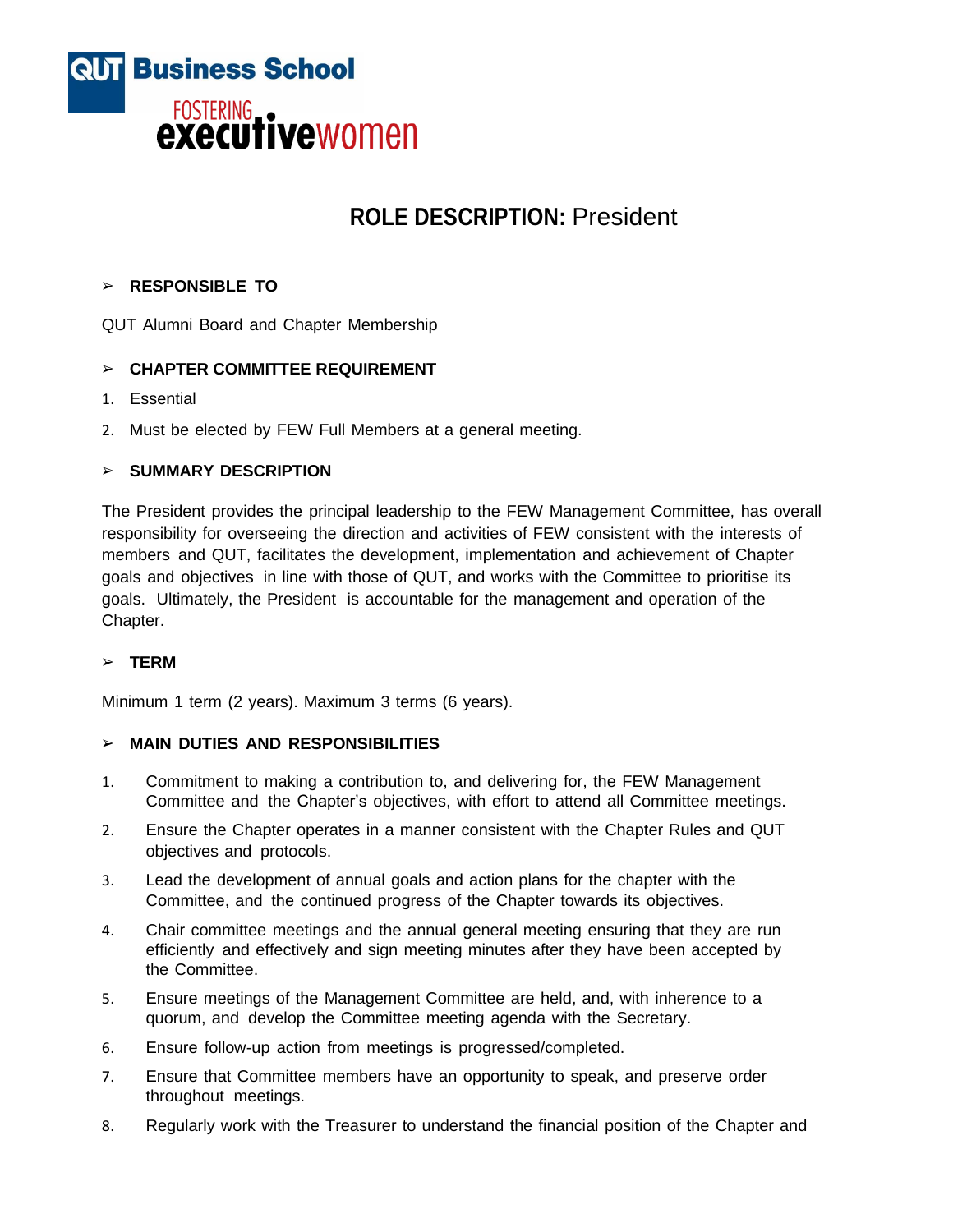

ensure that FEW operates within budget.

- 9. Ensure the necessary skills are represented on the Committee.
- 10. Consult periodically with Committee members on their role, to see how they are going and help them to optimise their contribution.
- 11. Serve as spokesman for the Chapter and Committee as required.
- 12. Compile and submit the Chapter's annual report to the Alumni Office.
- 13. Lead the development of proposal/s to attract sponsor/s and partners that are relevant to the goals of the Chapter and Committee.
- 14. Work with the Vice-President to ensure the relationship with sponsor/s or partner/s is continually managed and regular communication maintained so they are informed of FEW activities, particularly where they have an interest.
- 15. Oversee the process for the election of Chapter Committee members.
- 16. Ensure appropriate Committee representation at the annual Domestic Alumni Leaders' seminar and other events as required.
- 17. Key Chapter contact for the Alumni Office and Alumni Board.
- 18. Any other duties commensurate within the scope of FEW and QUT's objectives.

## ➢ **QUALIFICATIONS AND EXPERIENCE**

#### **Essential**

- 1. Must be a currently enrolled female postgraduate student or female postgraduate of the QUT Business School (FEW Full Member).
- 2. Demonstrated leadership and management skills.
- 3. Excellent organisational and time management skills.

#### **Desirable**

- 1. Prior service on the Chapter Committee in another role (usually Vice-President or Secretary) — preferably minimum of 12 months.
- 2. Attendance at volunteer leadership training and activities run by the Alumni Office.
- 3. Experience with leading teams or volunteers.
- 4. Previous experience working on a Committee or in volunteer leadership role.

# ➢ **DESIRABLE ATTRIBUTES**

- 1. Confident, professional and articulate with strong interpersonal and communication skills
- 2. Enthusiastic, self-motivated and proactive mindset
- 3. Consultative and approachable